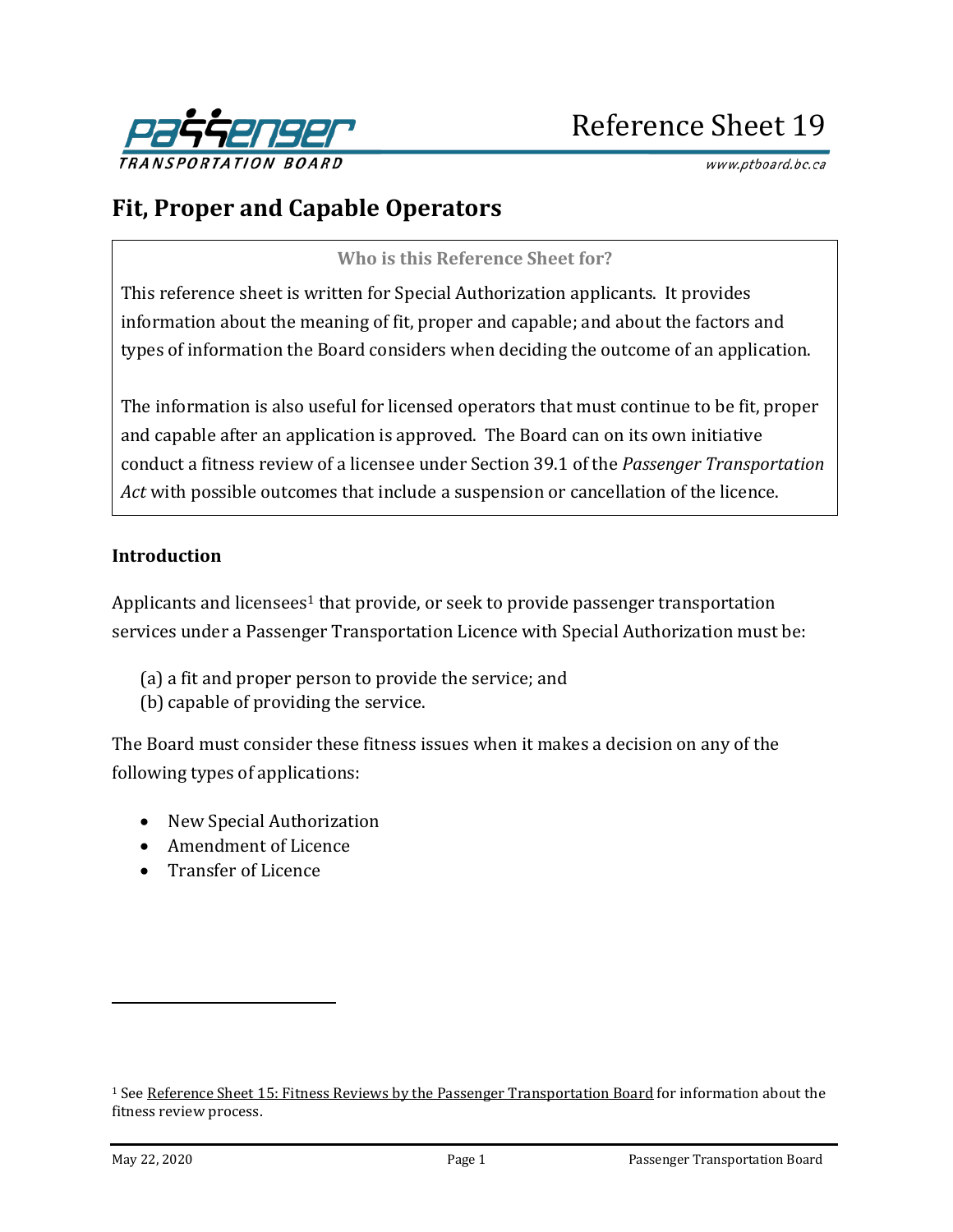The Board also has discretion to consider fitness issues in other cases including applications for temporary operating permits.

# **"Fit and Proper" Defined**

*Fit and proper person* is not defined in the *Passenger Transportation Act*. The Oxford English Dictionary defines "fit" in part to mean "well adapted or suited to the conditions or circumstances of the case, answering the purpose, proper or appropriate … possessing the necessary qualifications, properly qualified, competent, deserving." "Proper" is defined to mean "suitable for a specified or implicit purpose or requirement; appropriate to the circumstances or conditions; of the requisite standard or type; apt, fitting; correct, right."

The context for what is fit and proper is the passenger transportation industry in BC. This includes the regulatory system by which businesses are granted a licence that confers on them both the authorization to provide service and an ongoing obligation to operate in accordance with proper standards of conduct.

# **"Fit & Proper" Factors the Board Considers**

## **1. Public Risk & Industry Integrity**

The Board considers the following public and industry integrity risk factors:

- Administrative Penalties and Offences Is there a record of non-compliance or administrative penalties imposed by the Registrar?
- National Safety Code (NSC)- Is the NSC safety profile status satisfactory?
- Unlawful Activity Charges or convictions that indicate a risk to the public with potentially serious implications, including those relating to:
	- o Provisions of the *[Criminal Code of Canada](https://laws-lois.justice.gc.ca/eng/acts/c-46/FullText.html)*, *[Controlled Drugs and Substances](https://laws-lois.justice.gc.ca/eng/acts/c-38.8/FullText.html)  [Act](https://laws-lois.justice.gc.ca/eng/acts/c-38.8/FullText.html)* and *[Motor Vehicle Act,](http://www.bclaws.ca/civix/content/complete/statreg/1325524918/96318/1768009857/?xsl=/templates/browse.xsl)* including those listed in [sections 12.63 to 12.67 of](http://www.bclaws.ca/EPLibraries/bclaws_new/document/ID/freeside/266_2004#section12.63)  the *[Passenger Transportation Regulation](http://www.bclaws.ca/EPLibraries/bclaws_new/document/ID/freeside/266_2004#section12.63)*; or, Sections 12.2 and 12.3 of the *Passenger Transportation Regulation* and related licence [requirements](https://www.ptboard.bc.ca/limo-safety.htm) that [protect the safety of unaccompanied minors](https://www.ptboard.bc.ca/limo-safety.htm) carried in Perimeter Seating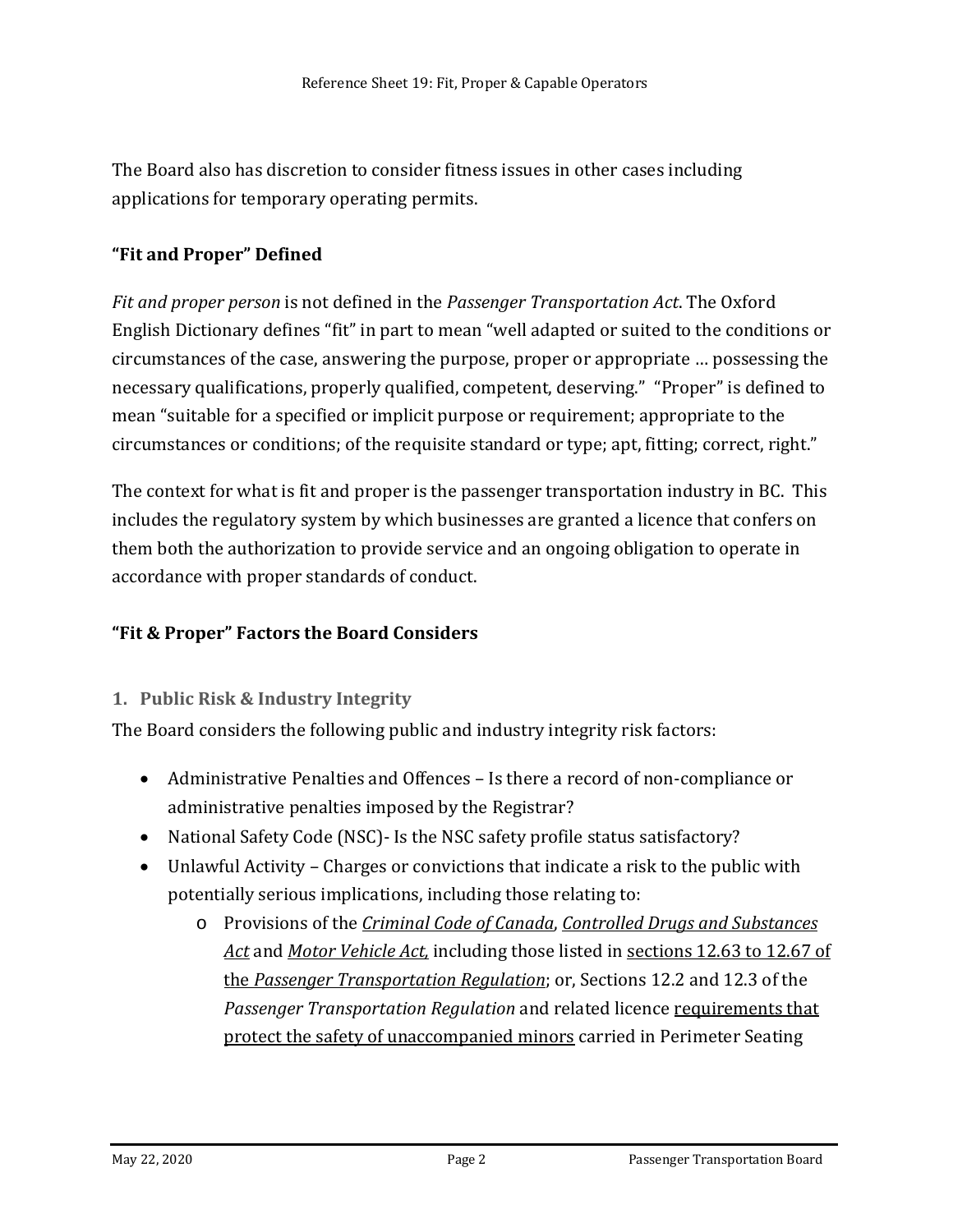Buses (PSBs).[2](#page-2-0)

o Bankruptcy – A history of financial insolvency or fraudulent activity.

# **"Capability" Defined**

Capability is not defined in the *Passenger Transportation Act*, but it is generally understood to mean an applicant has the ability or qualities necessary to skillfully and effectively meet its obligations and achieve the results it says it will achieve.

When considering capability, the Board reflects on whether the applicant has demonstrated that it has the knowledge and understanding of the relevant regulatory requirements and policies governing passenger transportation in B.C. and is able to comply with those requirements.

It also considers whether the applicant has the background, skills, and knowledge to manage the proposed service and the financing to operate it. This may include consideration of the operating costs, resources, and the business knowledge and experience demonstrated by the applicant's business plan and financial statements. In the context of the commercial passenger transportation industry, the Board expects an applicant to demonstrate competence by including as part of its application sound, consistent and reasonable (i.e. realistic) business plans and financial information compatible with the service it is proposing.

<span id="page-2-0"></span><sup>&</sup>lt;sup>2</sup> Requirements include compliance with terms and conditions of licence respecting the Board's PSB Safety [Monitor Rule.](https://www.ptboard.bc.ca/documents/rule_psb-safety-monitor.pdf)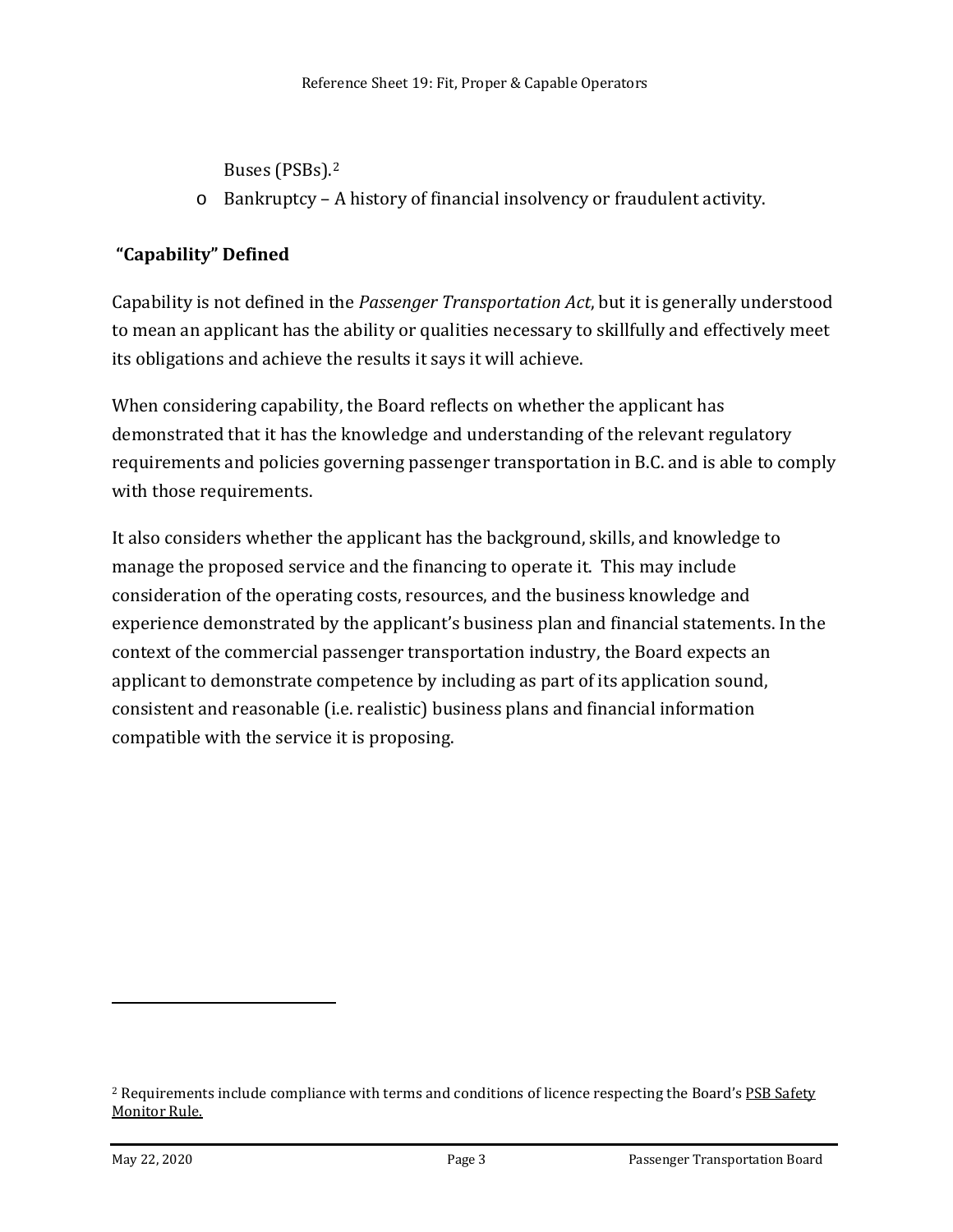# **"Capability" Factors that the Board Considers**

## **1. Awareness and Knowledge**

In general, application materials should demonstrate an awareness and knowledge of responsibilities to comply with the following:

- *Passenger Transportation Act* including requirements set out in:
	- o *the Passenger Transportation Regulation*
	- o Terms and conditions of licence
	- o Board approved rates and rules governing the rates
- Requirements under the *Motor Vehicle Act* (including *Motor Vehicle Act Regulations*) that apply to holders of a passenger transportation licence.
- Requirements for that apply to extra-provincial, inter-city bus operators in federal *Accessible Transportation for Persons with Disabilities Regulations.*

#### **2. Care and Control**

The Business Plan and other application materials must demonstrate *operational care and control* as outlined in sections 6 and 7 of the *[Passenger Transportation Regulation](http://www.bclaws.ca/EPLibraries/bclaws_new/document/ID/freeside/266_2004#section6)*. Factors the Board considers include:

- Core responsibilities of owners, managers and others who influence how the operation is managed.
- Hiring practices.
- Driver and employee training.
- Driver and employee disciplinary measures.
- Policies to ensure that apps and other technologies are programmed in ways that facilitate compliance (e.g. accurate geo-fencing and programming of rates in apps).

#### **3. NSC Obligations**

The applicant's business plan should reflect an awareness and knowledge of its National Safety Code (NSC) obligations in BC, and it should note that it has procedures in place to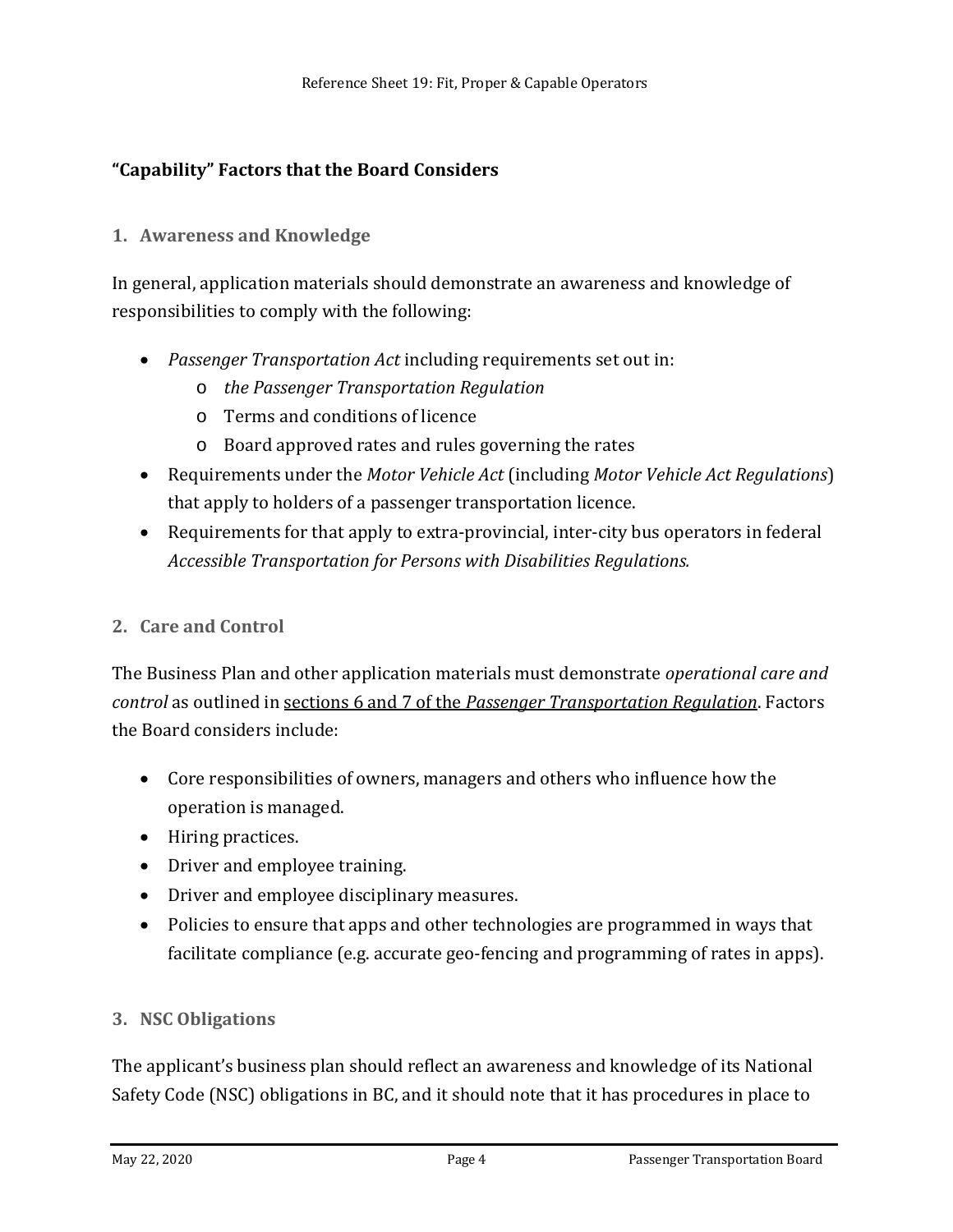meet them. For more information, see the Ministry of Transportation and Infrastructure's [Carrier Safety Guide.](http://www.th.gov.bc.ca/forms/getForm.aspx?formId=1162) NSC obligations include:

- Educating yourself and drivers of NSC Safety Certificate requirements.
- Ensuring that vehicles are properly inspected and maintained.
- Ensuring competent and qualified drivers drive your vehicles.
- Keeping records to track drivers' hours of service, the maintenance of vehicles, and company safety programs and policies to ensure that drivers and employees follow safety procedures and requirements.
- **4. Business Plan:**

The business plan should demonstrate that the applicant has taken the time to research and investigate the financial viability of the business it proposes. See Reference Sheets 2 [\(Business Plans\)](http://www.th.gov.bc.ca/forms/getForm.aspx?formId=1196), 2.1 [\(Business Plan Updates\)](http://www.th.gov.bc.ca/forms/getForm.aspx?formId=1347) and 3 [\(Sample Business Plan Update\)](http://www.th.gov.bc.ca/forms/getForm.aspx?formId=1195). The Board reviews the business plan to see that the applicant:

- Provides a clear description of the transportation service being proposed;
- Provides public need indicators;
- Has identified its target market;
- Understands local conditions and competitive challenges;
- Has developed a marketing plan; and,
- Has identified any business partnerships and alliances it depends on.

# **5. Financial Information:**

The Board reviews the required financial information which includes 36-month cash flow projections, balance sheet and income statements. These application requirements are outlined in [Reference Sheet 4:](http://www.th.gov.bc.ca/forms/getForm.aspx?formId=1194) Financial Information. When reviewing financial information, the Board considers the following:

- Does the applicant have the financial resources or funds for start-up?
- Are assumptions underlying the projections noted in enough detail to show that revenue estimates are realistic?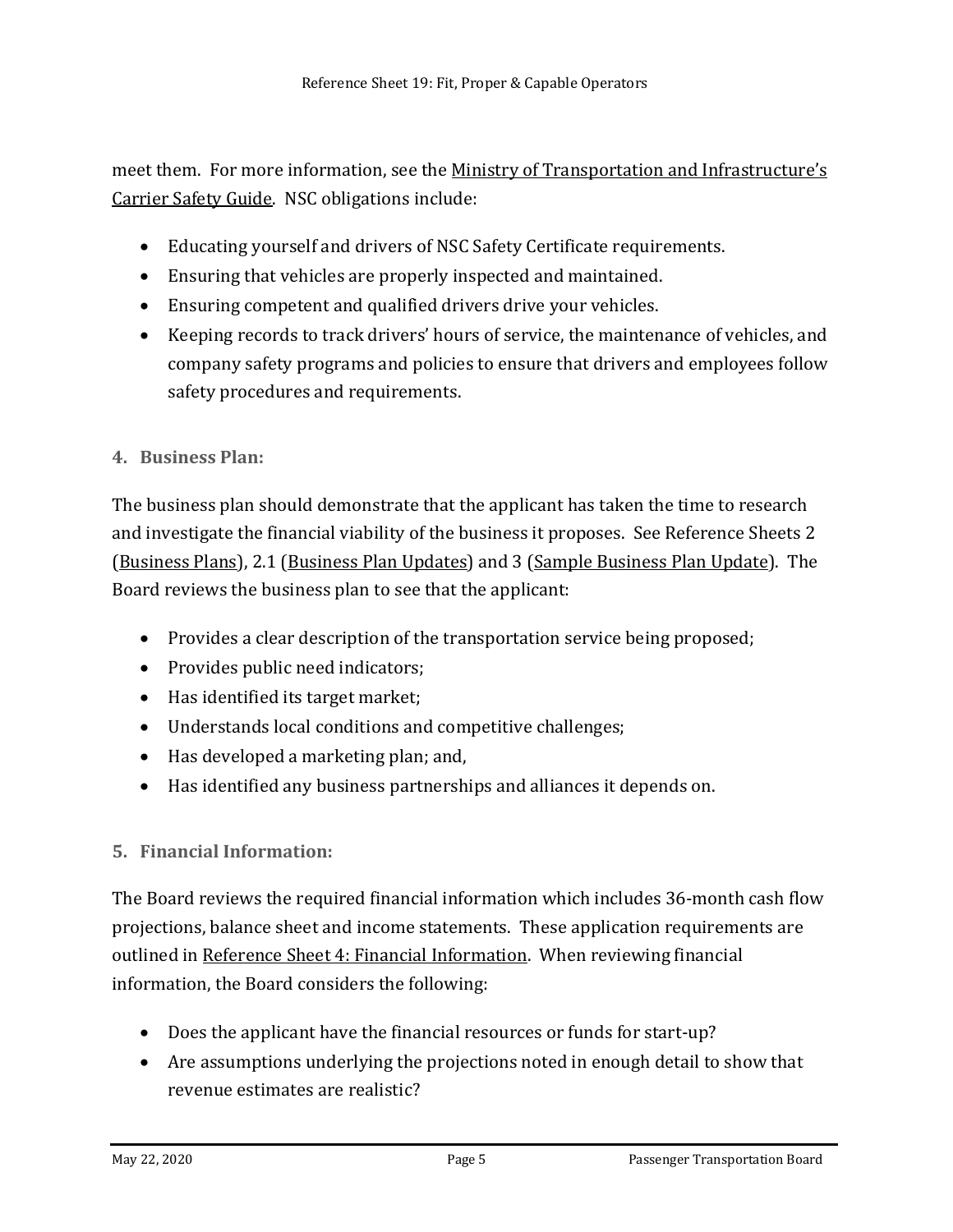- Do cost projections cover the main expense categories and are they realistic?
- Do the planned business activities and services align with the financial statements and projections?
- Do the financial statements reflect a company that will be profitable and well managed?
- **6. Education and Professional Experience:**

The business plan and resumes should include enough information about the applicant or management team to demonstrate that the company's key personnel have the education, experience and/or training that is necessary to set up and maintain the services the applicant says it will provide.

#### **More Information**

The following appendices provide additional information that applicants should be aware of, depending on the types of application:

- o Appendix 1: Information for Taxi Licence Applicants
- o Appendix 2: Information for Limousine & PSB Licence Applicants
- o Appendix 3: Information for Other PDV Licence Applicants
- o Appendix 4: Information for TNS (Ride-hail) Licence Applicants
- o Appendix 5: Information for ICB Licence Applicants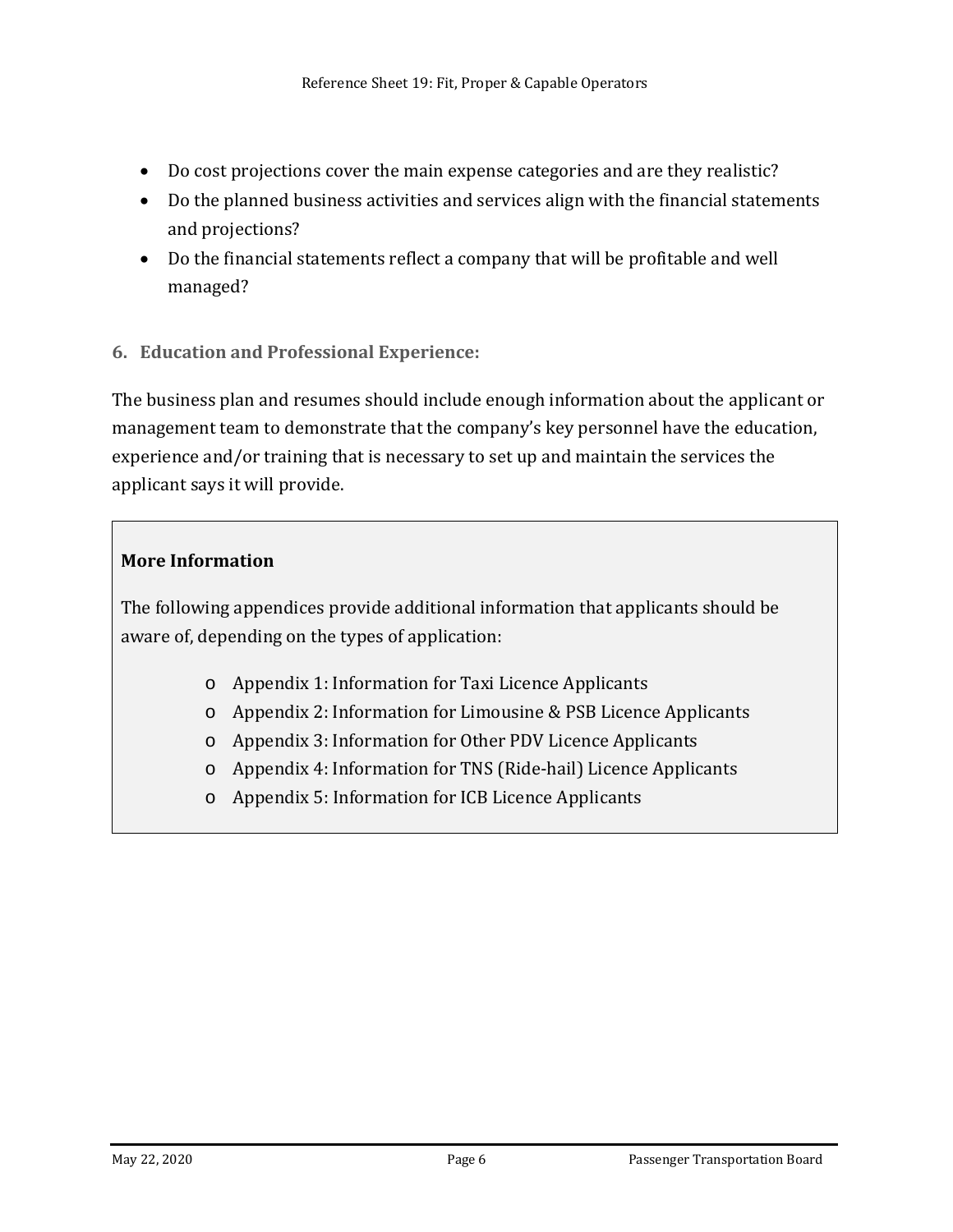# **Appendix 1: Additional Information for Taxi Licence Applicants**

Applicants interested in applying for a taxi licence should be aware of the following information.

#### **Taxi Rates**

- [Taxi Rates Webpage](https://www.ptboard.bc.ca/taxi-rates.htm)
- [Standard Rules for Taxicab Rates](https://www.ptboard.bc.ca/documents/rule_Standard_Rates.pdf)
- [Indexed Rate Reviews](https://www.ptboard.bc.ca/tlci.htm)

#### **Meters**

• Board rules that apply to [Taxi Meters a](https://www.ptboard.bc.ca/documents/rule_Standard_Rates.pdf)n[d Taxi Soft Meters](http://www.th.gov.bc.ca/ptb/documents/rule-taxi-soft-meter.pdf)

#### **Taxi Apps**

• Supplementary terms and conditions for [Taxi and other PDVA apps](https://www.ptboard.bc.ca/documents/t-and-c_pdva-apps.pdf)

#### **Taxi Data Reporting**

• Communities with populations of 10,000 of more: [TNSA & PDVA requirements to](https://www.ptboard.bc.ca/documents/Data_Requirements.pdf)  [submit data for trips provided since Sept. 16, 2019](https://www.ptboard.bc.ca/documents/Data_Requirements.pdf)

## **Taxi ID Codes** (Metro Vancouver and SSPVs in BC)

- [Taxi Identification Codes](https://www.ptboard.bc.ca/taxi_id.html) webpage
- [Vehicle Identification Rule for Taxis](https://www.ptboard.bc.ca/documents/TIC_rule.pdf)

#### **Taxi Bill of Rights**

- *Taxis in Metro Vancouver:* The Board's [Taxi Bill of Rights Rule](https://www.ptboard.bc.ca/documents/rule_taxirights_metro_vancouver_display.pdf) requires the Ministry of Transportation and Infrastructure's [Taxi Bill of Rights](https://www.taxirights.gov.bc.ca/) be displayed to passengers
- *Taxis Outside Metro Vancouver:* The [Voluntary Taxi Bill of Rights Rule.](https://www.ptboard.bc.ca/documents/RULE-voluntary-taxi-bill-of-rights.pdf) Sets out requirements that apply when a company has a local taxi bill of rights program

#### **Taxi Cameras**

• Terms and conditions and rules regarding [Taxi cameras](https://www.ptboard.bc.ca/cameras.htm) (mandatory in Metro Vancouver and subject to local camera program requirements elsewhere in BC)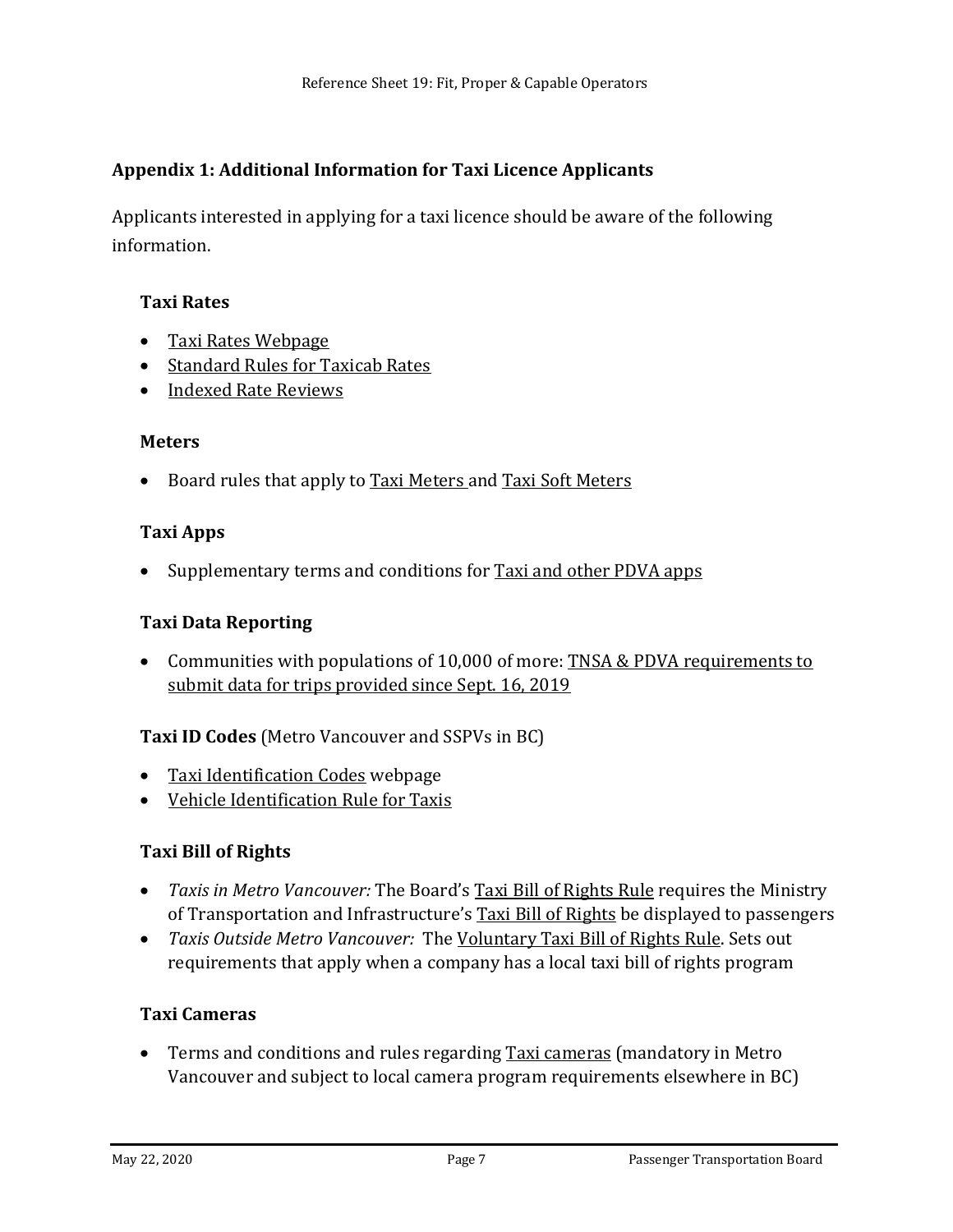## **Eco-Friendly Taxis**

• Metro Vancouver & Greater Victoria: [Operational Policy: Eco-Friendly Taxis](https://www.ptboard.bc.ca/operational_policies.htm#IV_2)

#### **Liquor & Cannabis Laws**

• [Liquor](http://www.bclaws.ca/civix/content/complete/statreg/76470131/1143088815/?xsl=/templates/browse.xsl) and [cannabis](http://www.bclaws.ca/civix/content/complete/statreg/781755088/377658333/?xsl=/templates/browse.xsl) laws, and related terms and conditions in all Special Authorization licences [3](#page-7-0)

#### **Wheelchair Accessible Taxis**

- Vehicle Standards in *[Motor Vehicle Act Regulations](http://www.bclaws.ca/civix/content/complete/statreg/1325524918/96318/reg96318/1252395447/?xsl=/templates/browse.xsl)*, including
	- o [Division 10 \(Commercial Passenger Vehicles\)](http://www.bclaws.ca/civix/document/id/complete/statreg/26_58_05)
	- o [Division 44 \(Mobility Aid Accessible Taxi Standards\)](http://www.bclaws.ca/civix/document/id/complete/statreg/26_58_15)
- Requirements in Division 10.07(5) of the *[Motor Vehicle Act Regulations](http://www.bclaws.ca/civix/document/id/complete/statreg/26_58_05)* to have Board approval in terms and conditions of licence to install and use flip seats.

#### **Wheelchair Accessible Services [4](#page-7-1)**

- [Reference Sheet 7: Preparing an Accessible Service Plan](http://www.th.gov.bc.ca/forms/getForm.aspx?formId=1199)
- Terms and conditions of licence regarding priority service and availability of accessible services (standard for taxis in Metro Vancouver and Greater Victoria, and applicable in some taxi licences outside BC):
	- o *Service Priority Limitation*: To require wheelchair accessible taxis to be dispatched on a priority basis to clients who need wheelchair accessible services
	- o *Minimum Operating Requirement* To keep the number of wheelchair accessible taxis available at all times throughout the day proportionate to the ratio of accessible taxis to conventional taxis in the fleet

<span id="page-7-1"></span><span id="page-7-0"></span><sup>3</sup> Related to the requirements to comply with liquor and cannabis laws, all Special Authorization applicants sign the declarations i[n Board form 17](http://www.th.gov.bc.ca/forms/getForm.aspx?formId=1376) to comply with these requirements and provide education to drivers. <sup>4</sup> More information about wheelchair accessible transportation is provided on th[e Accessible Transportation](https://www.ptboard.bc.ca/accessible_transportation.htm)  [webpage](https://www.ptboard.bc.ca/accessible_transportation.htm) and in two Board reports[: Wheelchair Accessible Transportation in BC](https://www.ptboard.bc.ca/documents/REPORT_2012_Accessible_Transportation_in_BC_HiRez.pdf) (2012) and Update: [Wheelchair Accessible Transportation in BC](https://www.ptboard.bc.ca/documents/REPORT_2017_Accessible_Transportation-hirez.pdf) (2017).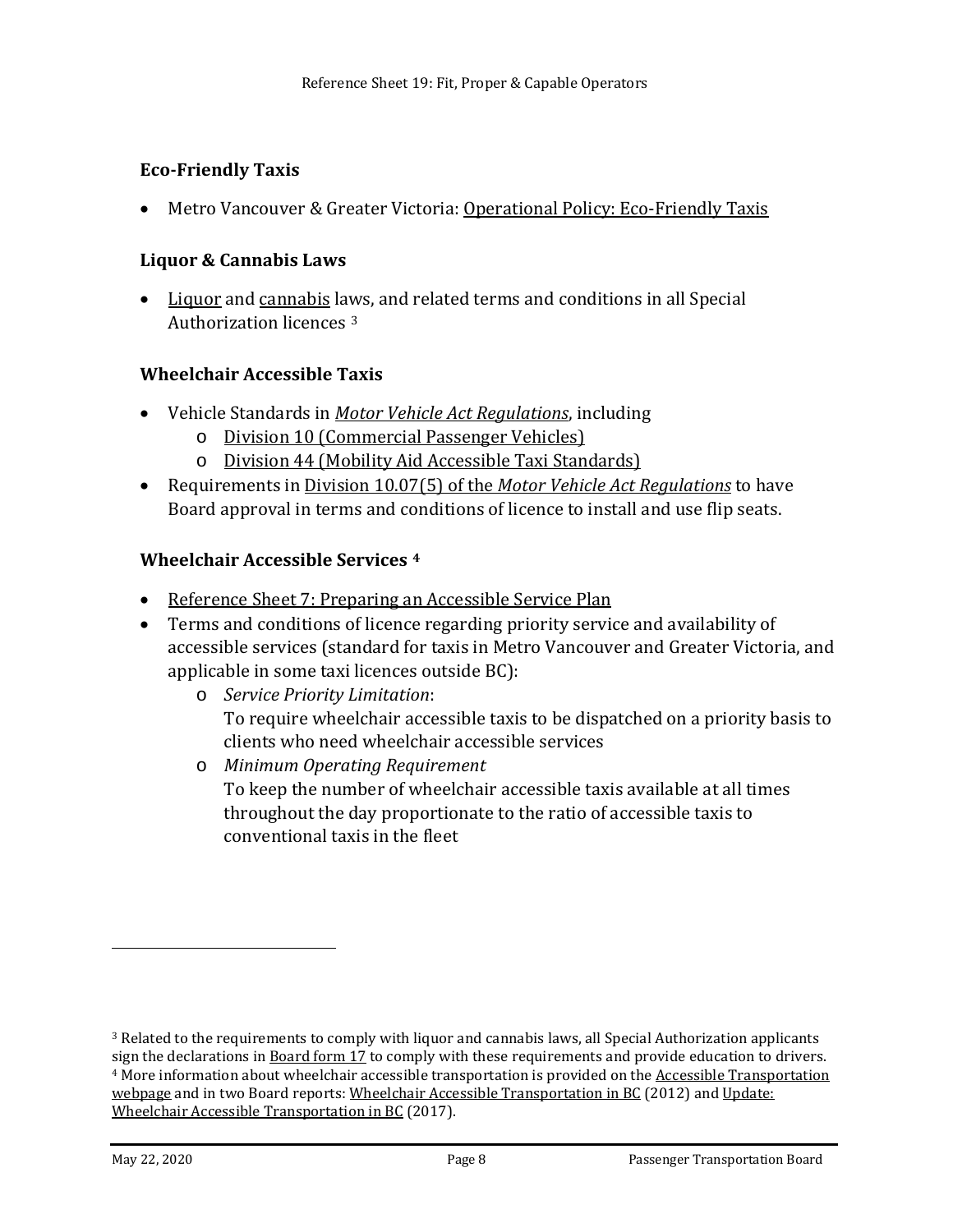## **Appendix 2: Additional Information for Limousine & PSB Licence Applicants**

Applicants interested in applying for a limousine or PSB licence should be aware of the following information.

#### **Rates for Limousines and PSBs**

- [Limousine Rates](https://www.ptboard.bc.ca/limousine-rates.htm) webpage
- Rule: [Minimum-Maximum Rates & Standard Rules for Limousines in BC](https://www.ptboard.bc.ca/documents/rule-limo-rates-and-rules-bc.pdf)

#### **Apps**

• Supplementary terms and conditions for [Taxi and other PDVA apps](https://www.ptboard.bc.ca/documents/t-and-c_pdva-apps.pdf)

## **Requirements for PSBs to Protect the Safety of Minors[5](#page-8-0)**

- Sections 12.2 and 12.3 of the *[Passenger Transportation Regulation](http://www.bclaws.ca/EPLibraries/bclaws_new/document/ID/freeside/266_2004#section12.2)*
- [PSB Safety Monitor Rule](https://www.ptboard.bc.ca/documents/rule_psb-safety-monitor.pdf)
- Terms and conditions of licence regarding "Safety Monitors" (standard for all PSBs)

#### **Liquor & Cannabis Laws**

• [Liquor](http://www.bclaws.ca/civix/content/complete/statreg/76470131/1143088815/?xsl=/templates/browse.xsl) and [cannabis](http://www.bclaws.ca/civix/content/complete/statreg/781755088/377658333/?xsl=/templates/browse.xsl) laws, and related terms and conditions in all Special Authorization licences [6](#page-8-1)

#### **Wheelchair Accessible Vehicles**

- Vehicle Standards in *[Motor Vehicle Act Regulations](http://www.bclaws.ca/civix/content/complete/statreg/1325524918/96318/reg96318/1252395447/?xsl=/templates/browse.xsl)*, including
	- o [Division 10 \(Commercial Passenger Vehicles\)](http://www.bclaws.ca/civix/document/id/complete/statreg/26_58_05)
	- o [Division 44 \(Mobility Aid Accessible Taxi Standards\)](http://www.bclaws.ca/civix/document/id/complete/statreg/26_58_15)
- Requirements in Division 10.07(5) of the *[Motor Vehicle Act Regulations](http://www.bclaws.ca/civix/document/id/complete/statreg/26_58_05)* to have Board approval in terms and conditions of licence to install and use flip seats.

<span id="page-8-1"></span><span id="page-8-0"></span><sup>&</sup>lt;sup>5</sup> See the [Limo Safety Requirements](https://www.ptboard.bc.ca/limo-safety.htm) webpage for more information.<br><sup>6</sup> Related to the requirements to comply with liquor and cannabis laws, all Special Authorization applicants sign the declarations in **Board form 17** to comply with these requirements and provide education to drivers.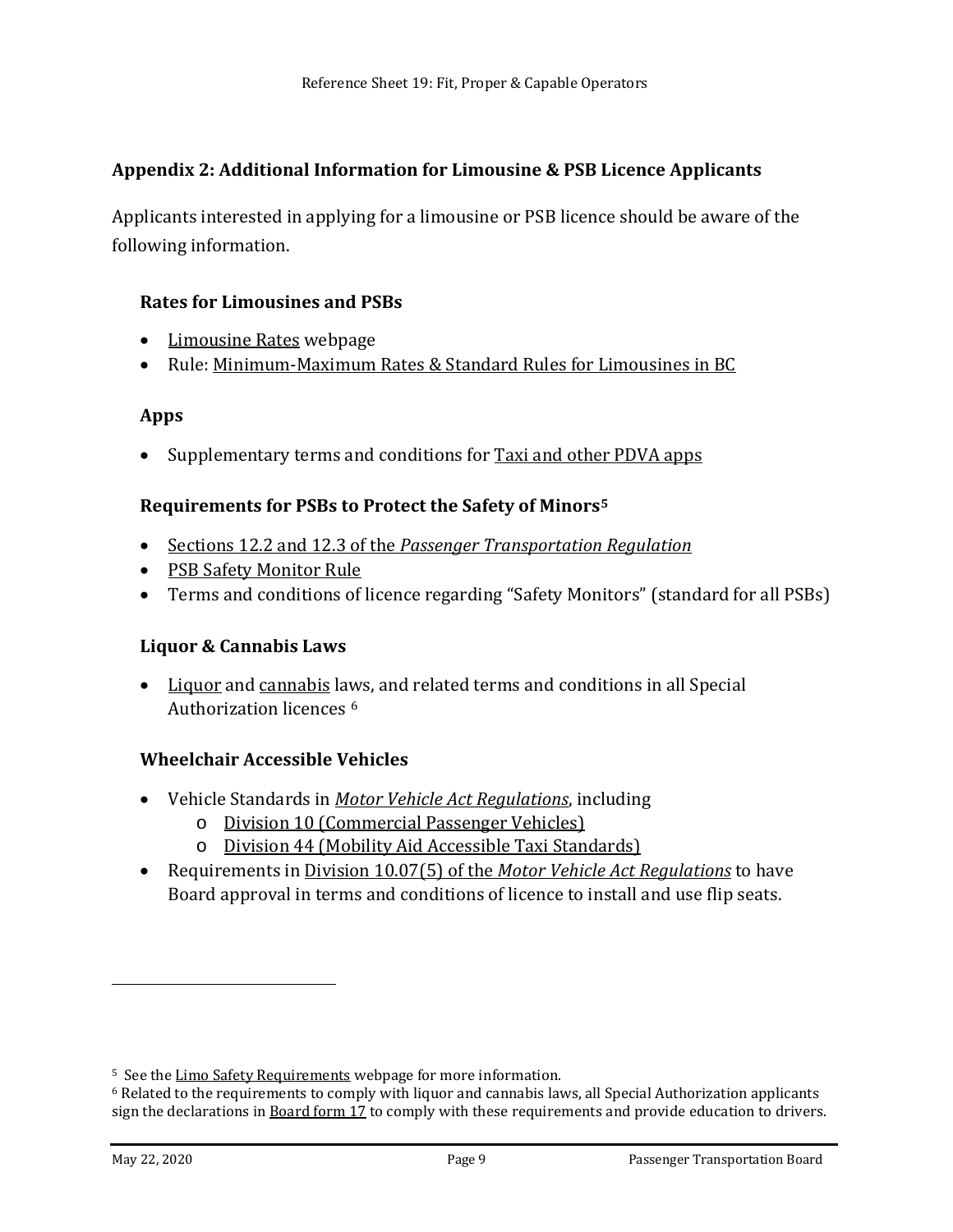## **Appendix 3: Additional Information for Other PDV Licence Applicants**

Applicants interested in applying for a shuttle or other passenger directed vehicle (PDV) licence should be aware of the following information.

#### **Rates for Limousines and PSBs**

- [Limousine Rates](https://www.ptboard.bc.ca/limousine-rates.htm) webpage
- Rule: [Minimum-Maximum Rates & Standard Rules for Limousines in BC](https://www.ptboard.bc.ca/documents/rule-limo-rates-and-rules-bc.pdf)

#### **Apps**

• Supplementary terms and conditions for [Taxi and other PDVA apps](https://www.ptboard.bc.ca/documents/t-and-c_pdva-apps.pdf)

#### **Liquor & Cannabis Laws**

• [Liquor](http://www.bclaws.ca/civix/content/complete/statreg/76470131/1143088815/?xsl=/templates/browse.xsl) and [cannabis](http://www.bclaws.ca/civix/content/complete/statreg/781755088/377658333/?xsl=/templates/browse.xsl) laws, and related terms and conditions in all Special Authorization licences [7](#page-9-0)

#### **Wheelchair Accessible Vehicles**

- Vehicle Standards in *[Motor Vehicle Act Regulations](http://www.bclaws.ca/civix/content/complete/statreg/1325524918/96318/reg96318/1252395447/?xsl=/templates/browse.xsl)*, including
	- o [Division 10 \(Commercial Passenger Vehicles\)](http://www.bclaws.ca/civix/document/id/complete/statreg/26_58_05)
	- o [Division 44 \(Mobility Aid Accessible Taxi Standards\)](http://www.bclaws.ca/civix/document/id/complete/statreg/26_58_15)
- Requirements in Division 10.07(5) of the *[Motor Vehicle Act Regulations](http://www.bclaws.ca/civix/document/id/complete/statreg/26_58_05)* to have Board approval in terms and conditions of licence to install and use flip seats.

<span id="page-9-0"></span><sup>7</sup> Related to the requirements to comply with liquor and cannabis laws, all Special Authorization applicants sign the declarations in **Board form 17** to comply with these requirements and provide education to drivers.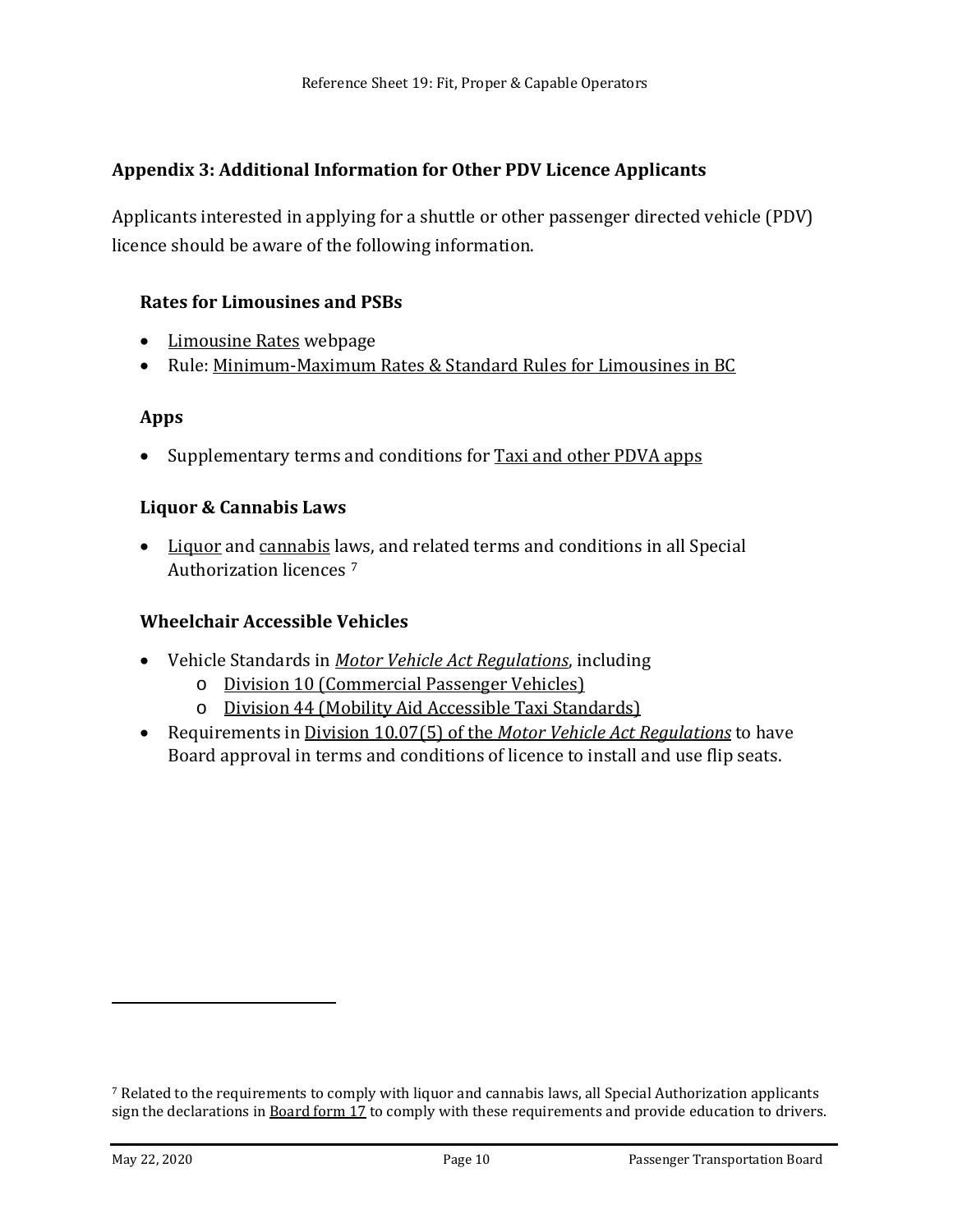# **Appendix 4: Additional Information for TNS (Ride-hail) Licence Applicants**

Applicants interested in applying for a TNS licence should be aware of the following information.

#### **Minimum Rates**

• [TNS Minimum Rates Rule](https://www.ptboard.bc.ca/documents/rule_tns-minimum-rates.pdf)

#### **Ride-hail Apps**

• [Supplementary terms and conditions for TNSA apps](https://www.ptboard.bc.ca/documents/TNSA-Apps-T&Cs.pdf)

#### **Ride-hail Data Reporting**

• TNSA & PDVA requirements [to submit data for trips provided since Sept.](https://www.ptboard.bc.ca/documents/Data_Requirements.pdf) 16, 2019

#### **Ride-hail Driver Earnings & Hours Reporting**

• Terms and conditions of licence require TNS providers to track and report the earnings and hours worked for their drivers to the Board or Registrar

## **TNS Identifiers**

- Terms and conditions of licence require TNS providers to ensure that vehicles operated under the licence display identifiers in accordance with requirements set by the Registrar<sup>[8](#page-10-0)</sup>
- •

i<br>I

## **Liquor & Cannabis Laws**

• [Liquor](http://www.bclaws.ca/civix/content/complete/statreg/76470131/1143088815/?xsl=/templates/browse.xsl) and [cannabis](http://www.bclaws.ca/civix/content/complete/statreg/781755088/377658333/?xsl=/templates/browse.xsl) laws, and related terms and conditions in all Special Authorization licences [9](#page-10-1)

<span id="page-10-0"></span><sup>8</sup> See Passenger Transportation Branch notice of November 20, 2019: Vehicle Identifiers for Transportation Network Services (TNS), or Ride Hail, Vehicles

<span id="page-10-1"></span><sup>9</sup> Related to the requirements to comply with liquor and cannabis laws, all Special Authorization applicants sign the declarations i[n Board form 17](http://www.th.gov.bc.ca/forms/getForm.aspx?formId=1376) to comply with these requirements and provide education to drivers.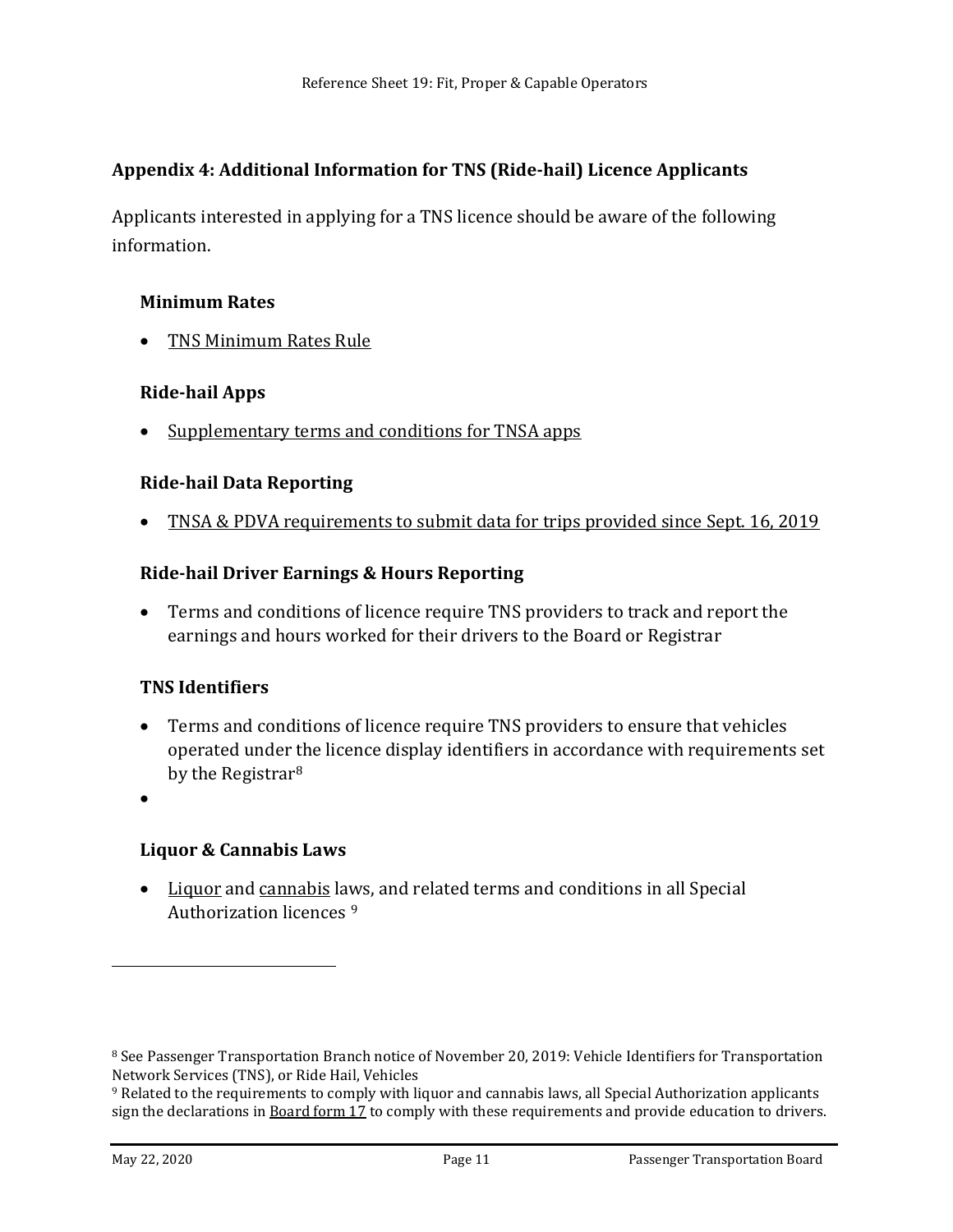#### **Wheelchair Accessible Vehicles**

- Vehicle Standards in *[Motor Vehicle Act Regulations](http://www.bclaws.ca/civix/content/complete/statreg/1325524918/96318/reg96318/1252395447/?xsl=/templates/browse.xsl)*, including
	- o [Division 10 \(Commercial Passenger Vehicles\)](http://www.bclaws.ca/civix/document/id/complete/statreg/26_58_05)
	- o [Division 44 \(Mobility Aid Accessible Taxi Standards\)](http://www.bclaws.ca/civix/document/id/complete/statreg/26_58_15)
- Requirements in Division 10.07(5) of the *[Motor Vehicle Act Regulations](http://www.bclaws.ca/civix/document/id/complete/statreg/26_58_05)* to have Board approval in terms and conditions of licence to install and use flip seats.